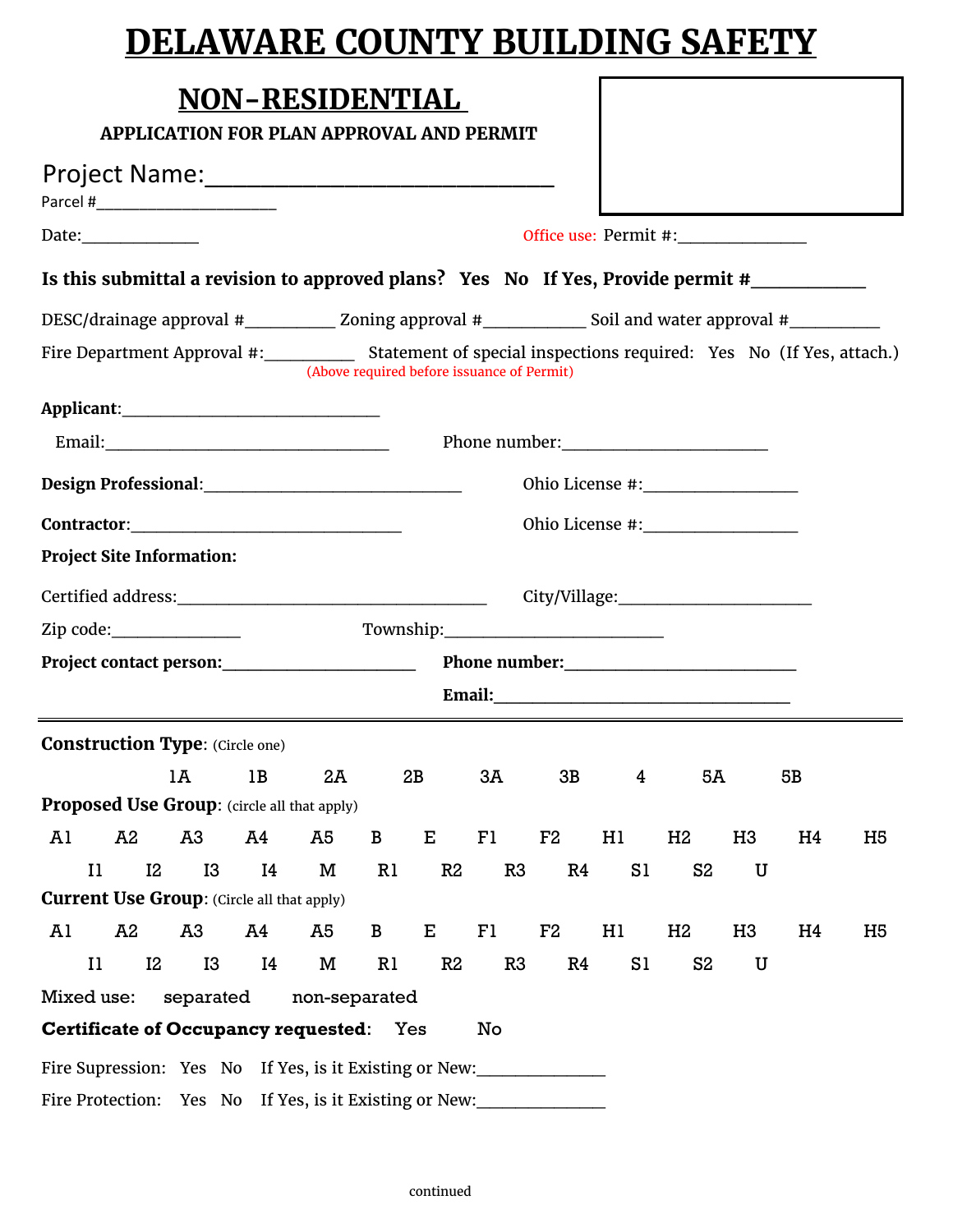## **DELAWARE COUNTY BUILDING SAFETY**

| Type of work:                           |                                                                                  |                                |       |                                                                                                                                                                                                                               |                                                                                                    |
|-----------------------------------------|----------------------------------------------------------------------------------|--------------------------------|-------|-------------------------------------------------------------------------------------------------------------------------------------------------------------------------------------------------------------------------------|----------------------------------------------------------------------------------------------------|
| New Build                               | Addition                                                                         | Alteration                     | Tent  | Relocation                                                                                                                                                                                                                    | Tenant finish                                                                                      |
| Demo                                    | Foundation only                                                                  | Temp Struct.                   | Shell |                                                                                                                                                                                                                               |                                                                                                    |
|                                         |                                                                                  |                                |       |                                                                                                                                                                                                                               |                                                                                                    |
|                                         | Structure Square footage: (must be provided in order to process application)     |                                |       |                                                                                                                                                                                                                               |                                                                                                    |
|                                         |                                                                                  |                                |       |                                                                                                                                                                                                                               |                                                                                                    |
|                                         |                                                                                  |                                |       |                                                                                                                                                                                                                               |                                                                                                    |
|                                         |                                                                                  |                                |       |                                                                                                                                                                                                                               |                                                                                                    |
|                                         |                                                                                  |                                |       |                                                                                                                                                                                                                               |                                                                                                    |
|                                         |                                                                                  |                                |       |                                                                                                                                                                                                                               |                                                                                                    |
| <b>Project Totals</b>                   |                                                                                  |                                |       |                                                                                                                                                                                                                               |                                                                                                    |
|                                         |                                                                                  |                                |       |                                                                                                                                                                                                                               |                                                                                                    |
|                                         | Do Floodplain regulations apply? Yes No if Yes, flood plain application required |                                |       |                                                                                                                                                                                                                               |                                                                                                    |
| Electrical                              |                                                                                  |                                |       | Ohio License #_______________                                                                                                                                                                                                 |                                                                                                    |
| (circle all that apply)                 |                                                                                  |                                |       |                                                                                                                                                                                                                               |                                                                                                    |
|                                         |                                                                                  |                                |       |                                                                                                                                                                                                                               | Permanent service: < 401 amp > 400 amp > 599 amp Temporary Service Low Voltage                     |
|                                         |                                                                                  |                                |       |                                                                                                                                                                                                                               | Devices Baseboard heat(s) how many _______ sub panel(s) how many _______ & size(s) _________(amps) |
| Generator:                              | Yes<br>No.                                                                       |                                |       |                                                                                                                                                                                                                               |                                                                                                    |
|                                         |                                                                                  |                                |       |                                                                                                                                                                                                                               |                                                                                                    |
|                                         |                                                                                  |                                |       | Ohio License #______________                                                                                                                                                                                                  |                                                                                                    |
| Mechanical                              |                                                                                  |                                |       | Phone number: The contract of the contract of the contract of the contract of the contract of the contract of the contract of the contract of the contract of the contract of the contract of the contract of the contract of |                                                                                                    |
|                                         |                                                                                  |                                |       |                                                                                                                                                                                                                               |                                                                                                    |
| Heating system: (circle all that apply) |                                                                                  |                                |       |                                                                                                                                                                                                                               |                                                                                                    |
| Replacement<br>New                      |                                                                                  | Conversion Furnace(s) how many |       |                                                                                                                                                                                                                               |                                                                                                    |
| Air Handlers                            | Hot water boilers Roof top units A.C. unit(s) how many                           |                                |       |                                                                                                                                                                                                                               | unit heaters                                                                                       |
|                                         | Infra-red radiant heaters Pre-fab fireplace(s) how many                          |                                |       |                                                                                                                                                                                                                               | Refrigeration<br>Ray board                                                                         |
| ceiling cable                           | grease hood(s) how many______                                                    | continued                      |       | duct work only, total runs                                                                                                                                                                                                    |                                                                                                    |